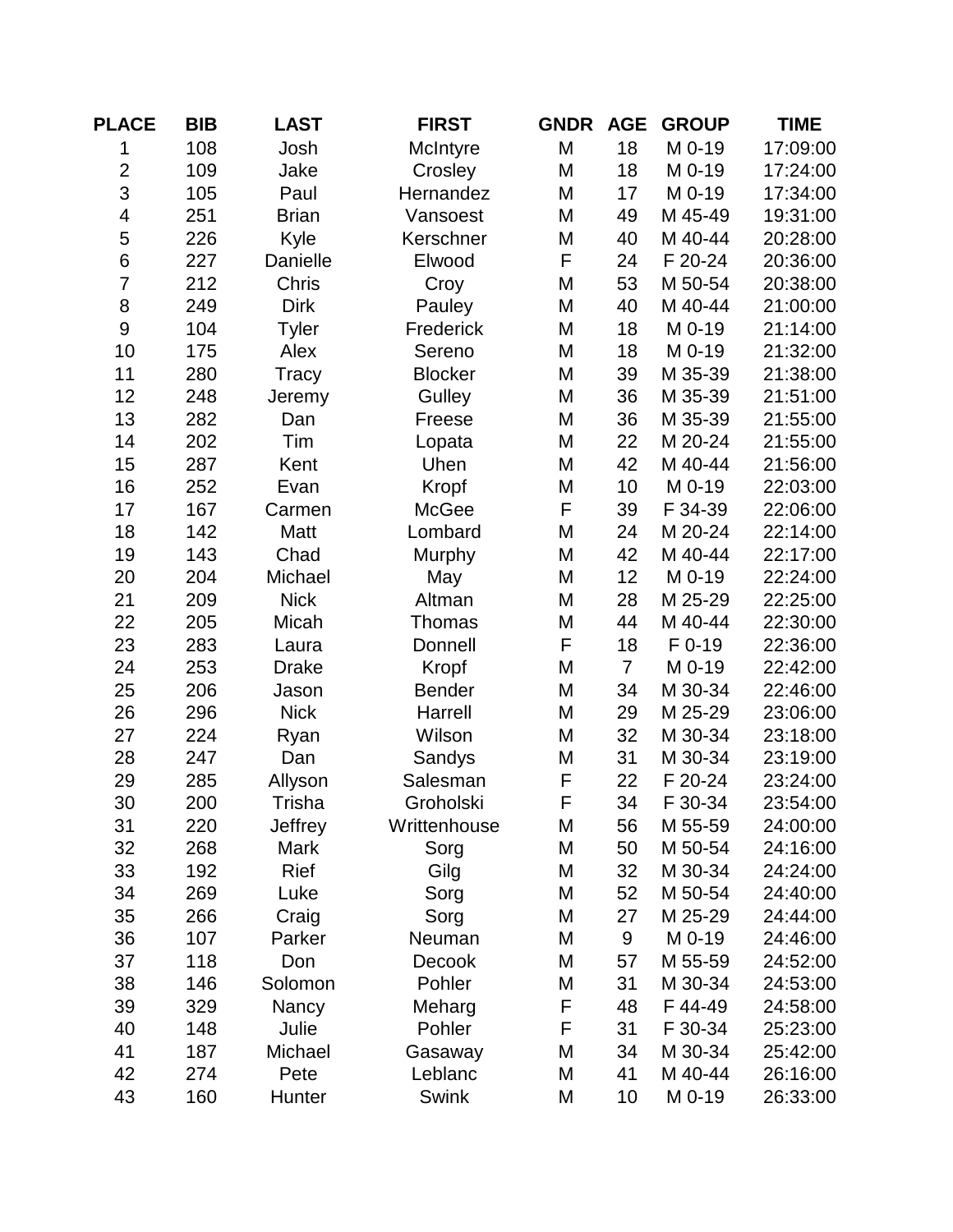| <b>PLACE</b> | <b>BIB</b> | <b>LAST</b>   | <b>FIRST</b>      | <b>GNDR</b> | <b>AGE</b> | <b>GROUP</b> | <b>TIME</b> |
|--------------|------------|---------------|-------------------|-------------|------------|--------------|-------------|
| 44           | 273        | Michelle      | Phipps            | F           | 41         | F 40-44      | 26:35:00    |
| 45           | 236        | Tim           | Powell            | M           | 33         | M 30-34      | 26:35:00    |
| 46           | 297        | Jennifer      | <b>Bickel</b>     | F           | 38         | F 34-39      | 26:42:00    |
| 47           | 272        | Sharon        | Pulver            | F           | 39         | F 34-39      | 26:42:00    |
| 48           | 382        | Angela        | Thompson          | F           | 38         | F 34-39      | 27:04:00    |
| 49           | 288        | Cameron       | Crouse            | M           | 15         | M 0-19       | 27:09:00    |
| 50           | 242        | <b>Mark</b>   | Gensic            | M           | 57         | M 55-59      | 27:10:00    |
| 51           | 162        | Jacob         | Vinson            | M           | 12         | M 0-19       | 27:13:00    |
| 52           | 210        | Hillary       | Knipsten          | F           | 27         | F 25-29      | 27:15:00    |
| 53           | 159        | Elizabeth     | <b>Swink</b>      | F           | 11         | $F$ 0-19     | 27:19:00    |
| 54           | 172        | <b>Mike</b>   | Voght             | M           | 49         | M 45-49      | 27:25:00    |
| 55           | 216        | Kristi        | Szobody           | F           | 33         | F 30-34      | 27:27:00    |
| 56           | 174        | Patrick       | <b>Bassett</b>    | M           | 11         | M 0-19       | 27:27:00    |
| 57           | 164        | Zackary       | McMullen          | M           | 19         | M 0-19       | 27:28:00    |
| 58           | 203        | <b>Nik</b>    | Gogos             | M           | 11         | M 0-19       | 27:35:00    |
| 59           | 286        | Winston       | Groves            | M           | 54         | M 50-54      | 27:43:00    |
| 60           | 213        | Evan          | Elston            | M           | 11         | M 0-19       | 27:44:00    |
| 61           | 229        | Alyssa        | Schroeder         | F           | 21         | F 20-24      | 27:50:00    |
| 62           | 260        | <b>Rick</b>   | <b>Boys</b>       | M           | 57         | M 55-59      | 27:55:00    |
| 63           | 234        | Janelle       | <b>Buzzard</b>    | F           | 26         | F 25-29      | 27:56:00    |
| 64           | 235        | Jordan        | <b>Sanders</b>    | F           | 17         | $F$ 0-19     | 27:57:00    |
| 65           | 184        | Vince         | <b>Rosales</b>    | M           | 11         | M 0-19       | 28:05:00    |
| 66           | 185        | <b>Mike</b>   | <b>Rosales</b>    | M           | 40         | M 40-44      | 28:12:00    |
| 67           | 275        | Gretchen      | Moon              | F           | 37         | F 34-39      | 28:15:00    |
| 68           | 173        | Grant         | <b>Bassett</b>    | M           | 15         | M 0-19       | 28:17:00    |
| 69           | 197        | April         | <b>Steinacker</b> | F           | 35         | F 34-39      | 28:22:00    |
| 70           | 189        | Lara          | <b>Schreck</b>    | F           | 39         | F 34-39      | 28:32:00    |
| 71           | 246        | Heather       | Valenza           | F           | 31         | F 30-34      | 28:35:00    |
| 72           | 208        | RaeAnn        | Dobler            | F           | 11         | F 0-19       | 28:40:00    |
| 73           | 215        | Christina     | Szachta           | F           | 38         | F 34-39      | 28:41:00    |
| 74           | 284        | Audrey        | <b>Pick</b>       | F           | 11         | $F$ 0-19     | 28:45:00    |
| 75           | 281        | Joe           | Donnell           | M           | 50         | M 50-54      | 28:47:00    |
| 76           | 181        | Anna          | Magnuson          | F           | 24         | F 20-24      | 28:48:00    |
| 77           | 258        | Dawn          | Fontaine          | F           | 46         | F 44-49      | 28:48:00    |
| 78           | 230        | Dean          | Cutshall          | M           | 66         | M 60-69      | 28:49:00    |
| 79           | 191        | <b>Shelly</b> | Dobler            | F           | 43         | F 40-44      | 29:50:00    |
| 80           | 292        | Lisa          | Jackson           | F           | 46         | F 44-49      | 30:12:00    |
| 81           | 198        | Paul          | Kiningham         | M           | 48         | M 45-49      | 30:22:00    |
| 82           | 278        | Hanna         | Johanningsmeier   | F           | 11         | $F$ 0-19     | 30:23:00    |
| 83           | 277        | Kate          | Johanningsmeier   | F           | 31         | F 30-34      | 30:24:00    |
| 84           | 279        | Kate          | Mann              | F           | 32         | F 30-34      | 30:24:00    |
| 85           | 100        | David         | Clond             | M           | 28         | M 25-29      | 30:31:00    |
| 86           | 163        | Alex          | Hosler            | M           | 12         | M 0-19       | 30:35:00    |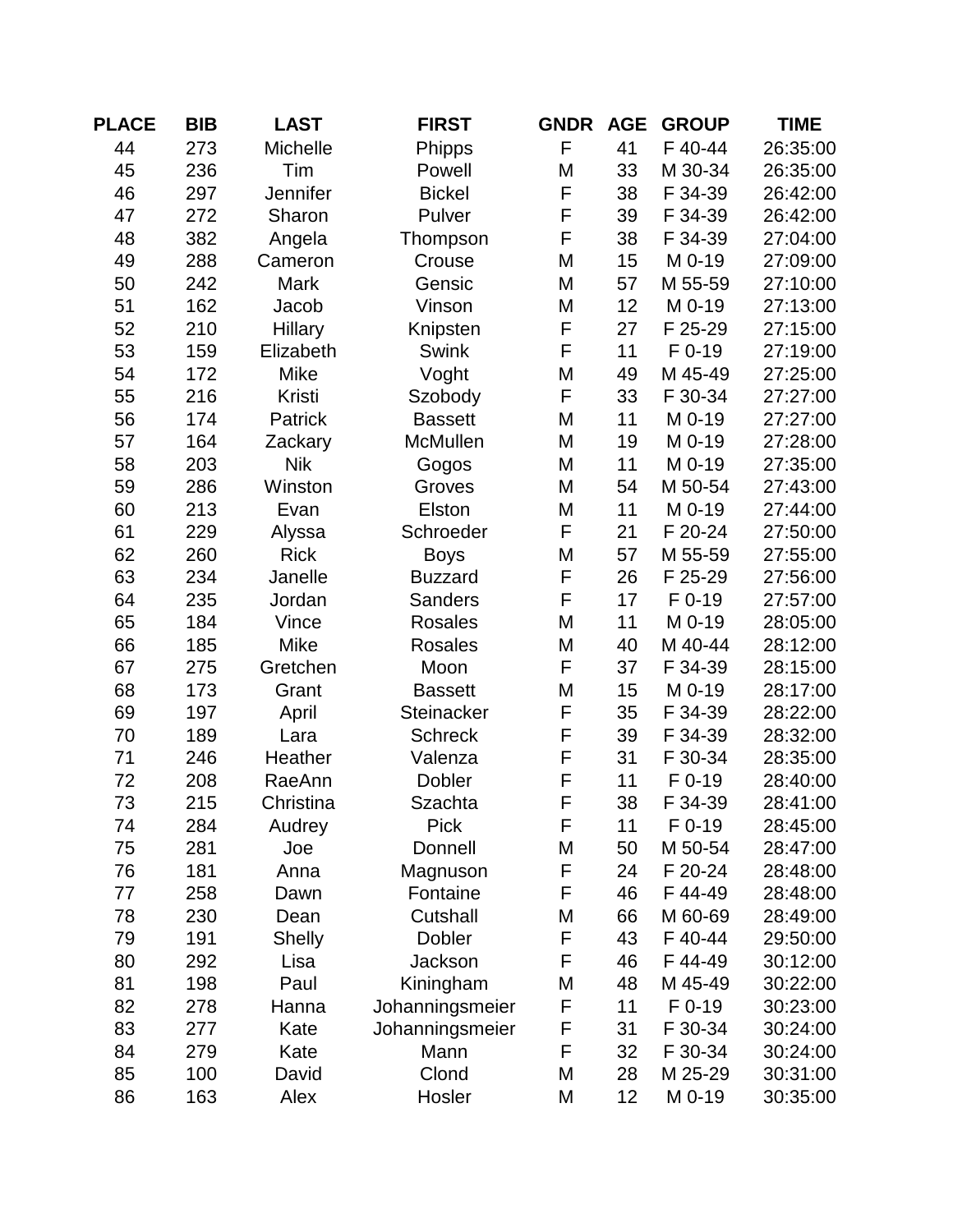| <b>PLACE</b> | <b>BIB</b> | <b>LAST</b>     | <b>FIRST</b>      | <b>GNDR</b> | <b>AGE</b>     | <b>GROUP</b> | <b>TIME</b> |
|--------------|------------|-----------------|-------------------|-------------|----------------|--------------|-------------|
| 87           | 186        | Tracy           | Korthal           | F           | 38             | F 34-39      | 30:44:00    |
| 88           | 182        | Lauri           | Olson             | F           | 34             | F 30-34      | 30:46:00    |
| 89           | 165        | Dana            | <b>Drabenstot</b> | F           | 41             | F 40-44      | 30:47:00    |
| 90           | 289        | <b>Ben</b>      | Hostetler         | M           | 11             | M 0-19       | 30:50:00    |
| 91           | 290        | Ron             | Hostetler         | M           | 40             | M 40-44      | 30:51:00    |
| 92           | 176        | Marty           | <b>Bassett</b>    | M           | 46             | M 45-49      | 30:52:00    |
| 93           | 144        | Carla           | Ferretti-Hoover   | F           | 42             | F 40-44      | 30:55:00    |
| 94           | 145        | Madison         | Hoover            | F           | 10             | $F$ 0-19     | 30:55:00    |
| 95           | 214        | Heather         | Acerro            | F           | 35             | F 34-39      | 30:56:00    |
| 96           | 239        | Mary            | Weber             | F           | 35             | F 34-39      | 30:59:00    |
| 97           | 115        | Kathy           | <b>Scott</b>      | F           | 54             | F 50-54      | 31:03:00    |
| 98           | 196        | Martha          | Kiningham         | F           | 12             | F 0-19       | 31:14:00    |
| 99           | 225        | Megan           | Morrison          | $\mathsf F$ | 28             | F 25-29      | 31:20:00    |
| 100          | 231        | Ally            | Geoffray          | F           | 10             | $F$ 0-19     | 31:36:00    |
| 101          | 232        | Doug            | Geoffray          | M           | 47             | M 45-49      | 31:36:00    |
| 102          | 256        | Robert          | Fontaine          | M           | 48             | M 45-49      | 32:08:00    |
| 103          | 193        | Nicole          | Colclesser        | F           | 31             | F 30-34      | 32:19:00    |
| 104          | 150        | Kirsten         | Konz              | F           | 18             | F 0-19       | 32:54:00    |
| 105          | 149        | Tina            | Kocher            | F           | 44             | F 40-44      | 32:54:00    |
| 106          | 221        | Hannah          | Nelson            | F           | 10             | $F$ 0-19     | 33:00:00    |
| 107          | 195        | Sara            | <b>Berry</b>      | F           | 34             | F 30-34      | 33:10:00    |
| 108          | 188        | Emma            | Poor              | F           | 10             | F 0-19       | 33:20:00    |
| 109          | 180        | Karen           | Garner            | F           | 35             | F 34-39      | 33:39:00    |
| 110          | 119        | Bill            | Kastner           | M           | 65             | M 60-69      | 33:53:00    |
| 111          | 250        | Kelly           | Renier            | F           | 32             | F 30-34      | 34:00:00    |
| 112          | 218        | Rachel          | Moore             | F           | 10             | $F$ 0-19     | 34:03:00    |
| 113          | 169        | Melissa         | Mounsey           | F           | 41             | F 40-44      | 34:06:00    |
| 114          | 207        | Jeremy          | Dobler            | M           | 41             | M 40-44      | 34:11:00    |
| 115          | 157        | Kelly           | Corya             | F           | 40             | F 40-44      | 34:24:00    |
| 116          | 120        | Tony            | Lopata            | M           | 60             | M 60-69      | 34:30:00    |
| 117          | 244        | Christine       | Holbrook          | F           | 42             | F 40-44      | 34:45:00    |
| 118          | 219        | Christopher     | Moore             | M           | 43             | M 40-44      | 34:45:00    |
| 119          | 106        | Teri            | Fuller-O'Brien    | F           | 55             | F 54-59      | 35:02:00    |
| 120          | 178        | Hannah          | Draughn           | F           | $\overline{7}$ | $F$ 0-19     | 35:24:00    |
| 121          | 179        | <b>Brandy</b>   | Draughn           | F           | 34             | F 30-34      | 35:30:00    |
| 122          | 140        | Denise          | <b>Ellis</b>      | F           | 43             | F 40-44      | 35:35:00    |
| 123          | 228        | Jody            | Schroeder         | F           | 49             | F 44-49      | 35:40:00    |
| 124          | 156        | Kim             | <b>Stanley</b>    | F           | 41             | F 40-44      | 35:48:00    |
| 125          | 264        | Gary            | Early             | M           | 48             | M 45-49      | 36:00:00    |
| 126          | 171        | <b>Stefanie</b> | <b>Stout</b>      | F           | 30             | F 30-34      | 36:16:00    |
| 127          | 170        | Thad            | <b>Stout</b>      | M           | 30             | M 30-34      | 36:16:00    |
| 128          | 243        | Anna            | Holbrook          | F           | 11             | $F$ 0-19     | 36:33:00    |
| 129          | 255        | Mary            | <b>Burke</b>      | F           | 62             | F 60-69      | 37:07:00    |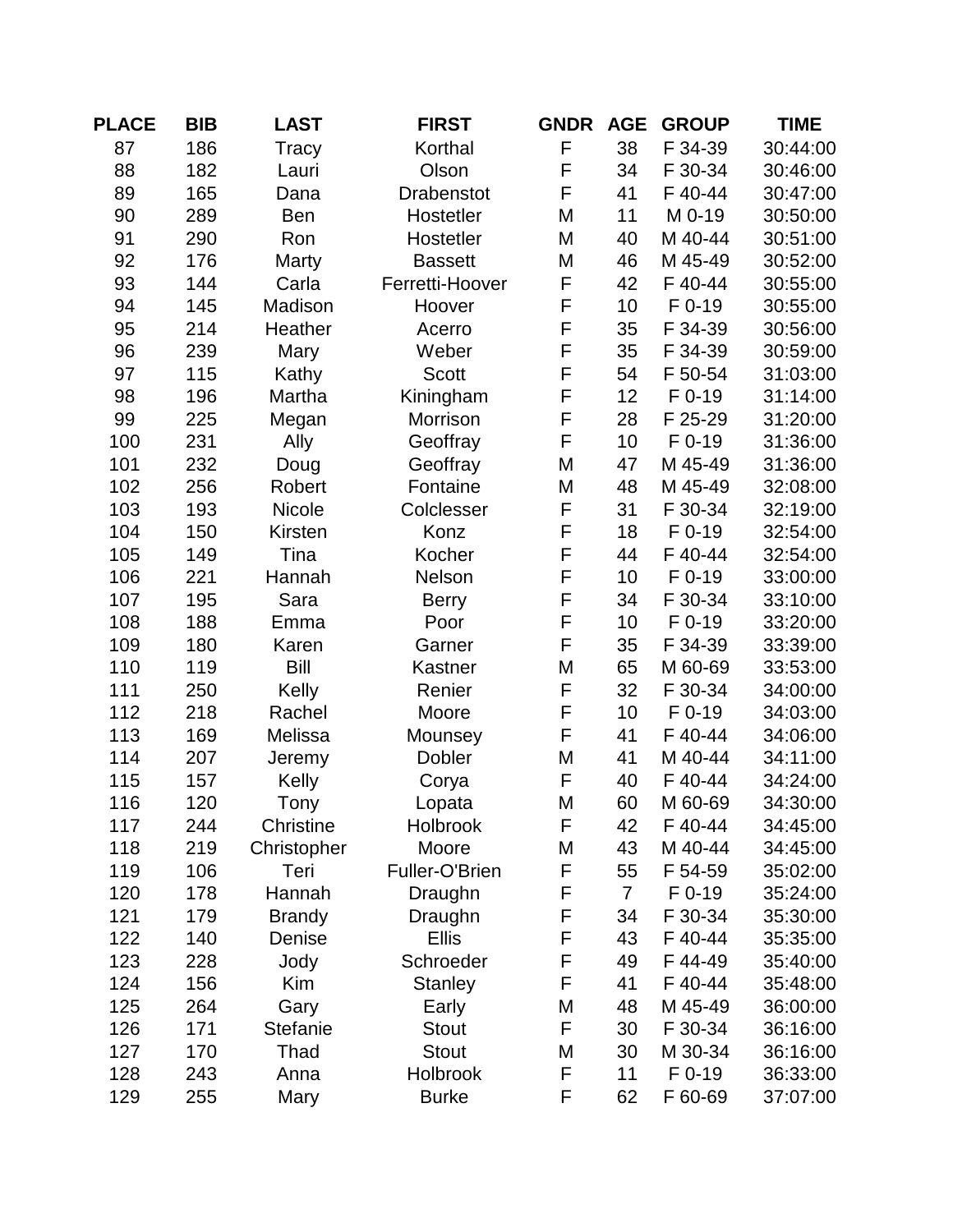| <b>PLACE</b> | <b>BIB</b> | <b>LAST</b>    | <b>FIRST</b>     | <b>GNDR</b> | <b>AGE</b> | <b>GROUP</b> | <b>TIME</b> |
|--------------|------------|----------------|------------------|-------------|------------|--------------|-------------|
| 130          | 194        | Katherine      | Colclesser       | F           | 37         | F 34-39      | 38:39:00    |
| 131          | 177        | <b>Natalie</b> | <b>Bassett</b>   | F           | 45         | F 44-49      | 38:58:00    |
| 132          | 139        | Cailin         | <b>Ellis</b>     | F           | 14         | F 0-19       | 39:06:00    |
| 133          | 141        | Jen            | Pickard          | F           | 44         | F 40-44      | 39:06:00    |
| 134          | 151        | Jeanne         | Sporre           | F           | 54         | F 50-54      | 39:28:00    |
| 135          | 295        | Patti          | Jasperson        | F           | 53         | F 50-54      | 39:28:00    |
| 136          | 211        | Darlene        | Colbourne        | F           | 44         | F 40-44      | 40:34:00    |
| 137          | 122        | Ashley         | Ule              | F           | 22         | F 20-24      | 41:24:00    |
| 138          | 161        | Lisa           | Reinke           | F           | 49         | F44-49       | 41:45:00    |
| 139          | 271        | Jessica        | Gunderson        | F           | 34         | F 30-34      | 42:01:00    |
| 140          | 201        | Pat            | Lopata           | F           | 54         | F 50-54      | 42:19:00    |
| 141          | 168        | Lori           | McMullen         | F           | 47         | F44-49       | 44:02:00    |
| 142          | 166        | Troy           | McMullen         | M           | 48         | M 45-49      | 44:02:00    |
| 143          | 298        | Lorraine       | Mussatti         | F           | 53         | F 50-54      | 45:36:00    |
| 144          | 299        | <b>Starla</b>  | <b>Steckbeck</b> | F           | 59         | F 54-59      | 45:36:00    |
| 145          | 259        | Amber          | Cotherman        | F           | 21         | F 20-24      | 46:16:00    |
| 146          | 257        | Cambria        | Menendez         | F           | 27         | F 25-29      | 46:16:00    |
| 147          | 254        | Bill           | <b>Burke</b>     | M           | 65         | M 60-69      | 46:25:00    |
| 148          | 291        | Sandra         | <b>Bowers</b>    | F           | 26         | F 25-29      | 47:14:00    |
| 149          | 262        | <b>Vicki</b>   | Early            | F           | 48         | F 44-49      | 47:15:00    |
| 150          | 237        | Tracy          | Houser           | F           | 40         | F 40-44      | 47:25:00    |
| 151          | 241        | Chuck          | Schumacher       | M           | 61         | M 60-69      | 47:34:00    |
| 152          | 245        | Lynn           | Mccoy            | F           | 59         | F 54-59      | 47:40:00    |
| 153          | 240        | Rosie          | Albersmeyer      | F           | 68         | F 60-69      | 47:42:00    |
| 154          | 265        | Deb            | Day              | F           | 58         | F 54-59      | 47:43:00    |
| 155          | 261        | Holly          | Houser           | F           | 36         | F 34-39      | 47:44:00    |
| 156          | 263        | Elizabeth      | Houser           | F           | 17         | $F$ 0-19     | 47:45:00    |
| 157          | 238        | <b>Steve</b>   | Weber            | M           | 57         | M 55-59      | 49:12:00    |
| 158          | 147        | Roger          | Henry            | M           | 41         | M 40-44      | 49:12:00    |
| 159          | 222        | Nicole         | <b>Hawkins</b>   | F           | 33         | F 30-34      | 49:35:00    |
| 160          | 223        | Sarah          | Smith            | F           | 33         | F 30-34      | 49:38:00    |
| 161          | 152        | Chris          | <b>Scheer</b>    | M           | 42         | M 40-44      | 49:41:00    |
| 162          | 153        | Majella        | <b>Scheer</b>    | F           | 43         | F 40-44      | 49:45:00    |
| 163          | 154        | <b>Natalie</b> | Coe              | F           | 42         | F 40-44      | 49:49:00    |
| 164          | 217        | <b>Brenda</b>  | Moore            | F           | 43         | F 40-44      | 51:33:00    |
| 165          | 190        | Kathy          | Helmke           | F           | 50         | F 50-54      | 52:06:00    |
| 166          | 183        | <b>Tyler</b>   | Korthal          | M           | 14         | M 0-19       | 52:06:00    |
| 167          | 158        | Sandy          | Clabaugh         | F           | 50         | F 50-54      | 59:14:00    |
| 168          | 155        | Rebecca        | Gonzales         | F           | 49         | F44-49       | 60:29:00    |
| 169          | 101        | Jessica        | Clond            | F           | 32         | F 30-34      | 61:40:00    |
| 170          | 102        | Julie          | Clond            | F           | 0.3        | $F$ 0-19     | 61:40:00    |
| 171          | 103        | Lois           | Clond            | F           | 54         | F 50-54      | 61:40:00    |
| 172          | 138        | Celest         | Holley           | F           | 11         | $F$ 0-19     | 61:42:00    |